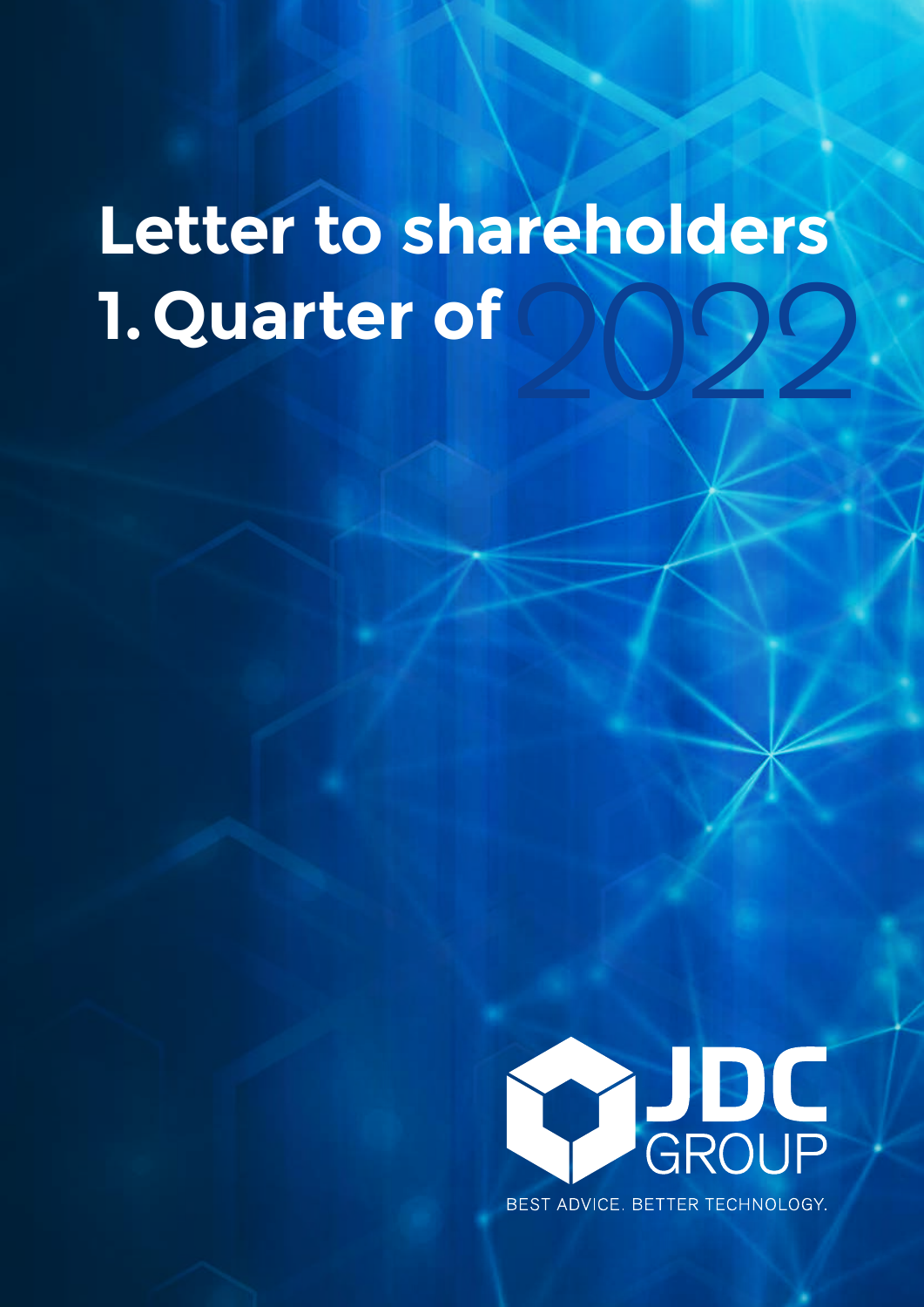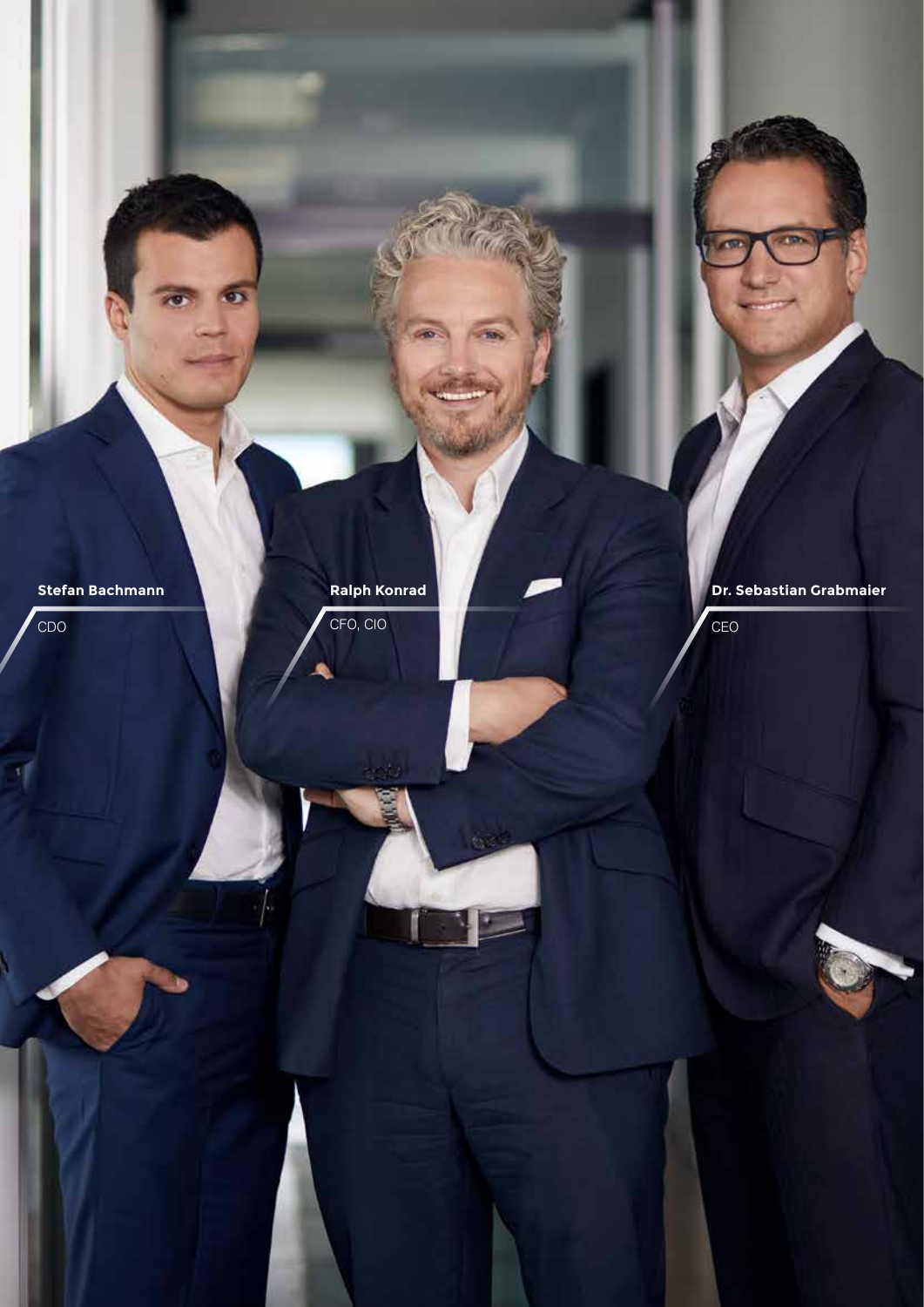## **Management Board letter to shareholders**

#### **DEAR SHAREHOLDERS, DEAR BUSINESS PARTNERS,**

JDC Group AG achieved a further boost to growth and profits in the first quarter of 2022, confirming the Management Board's positive growth forecast.

In the first three months of 2022, consolidated revenues increased by 20.2 percent year on year to EUR 43.2 million. Both segments – Advisortech and Advisory – contributed to the growth in revenues.

In addition, further important cooperations were concluded and the platform was further developed.

#### Important steps during the first quarter of 2022

JDC achieved further milestones in the first quarter of 2022:

#### JDC concludes 5-year contract with subsidiary of R+V Versicherung on pilotage of a bancassurance platform for cooperative banks and rural credit unions

Jung, DMS & Cie. Pro GmbH, a JDC Group AG company, signed the contract with the subsidiary of the R+V insurance group, based in the German city of Wiesbaden. R+V, the second-largest insurance group in Germany, will use the JDC insurance platform as a white-label service along with the customer administration system iCRM and its own retail customer smartphone app for a hybrid intermediary model within the cooperative banking group, Genossenschaftliche FinanzGruppe. The collaboration offers great potential for JDC.

#### JDC and Gothaer join forces to create a digital customer and contract platform for Gothaer agencies

Furthermore an agreement was signed with Gothaer Insurance Group on an extensive and long-term collaboration to establish a 360-degree portfolio view for customers of the company's own agency business. JDC is providing the platform and the interfaces needed to offer customers of Gothaer an overview of their entire insurance portfolio. Policies from insurance companies outside the Gothaer group will be made visible with the aid of JDC's own portfolio and administration system, iCRM. The benefits for Gothaer cover the entire value chain, from contract administration and commission accounting to the service centre.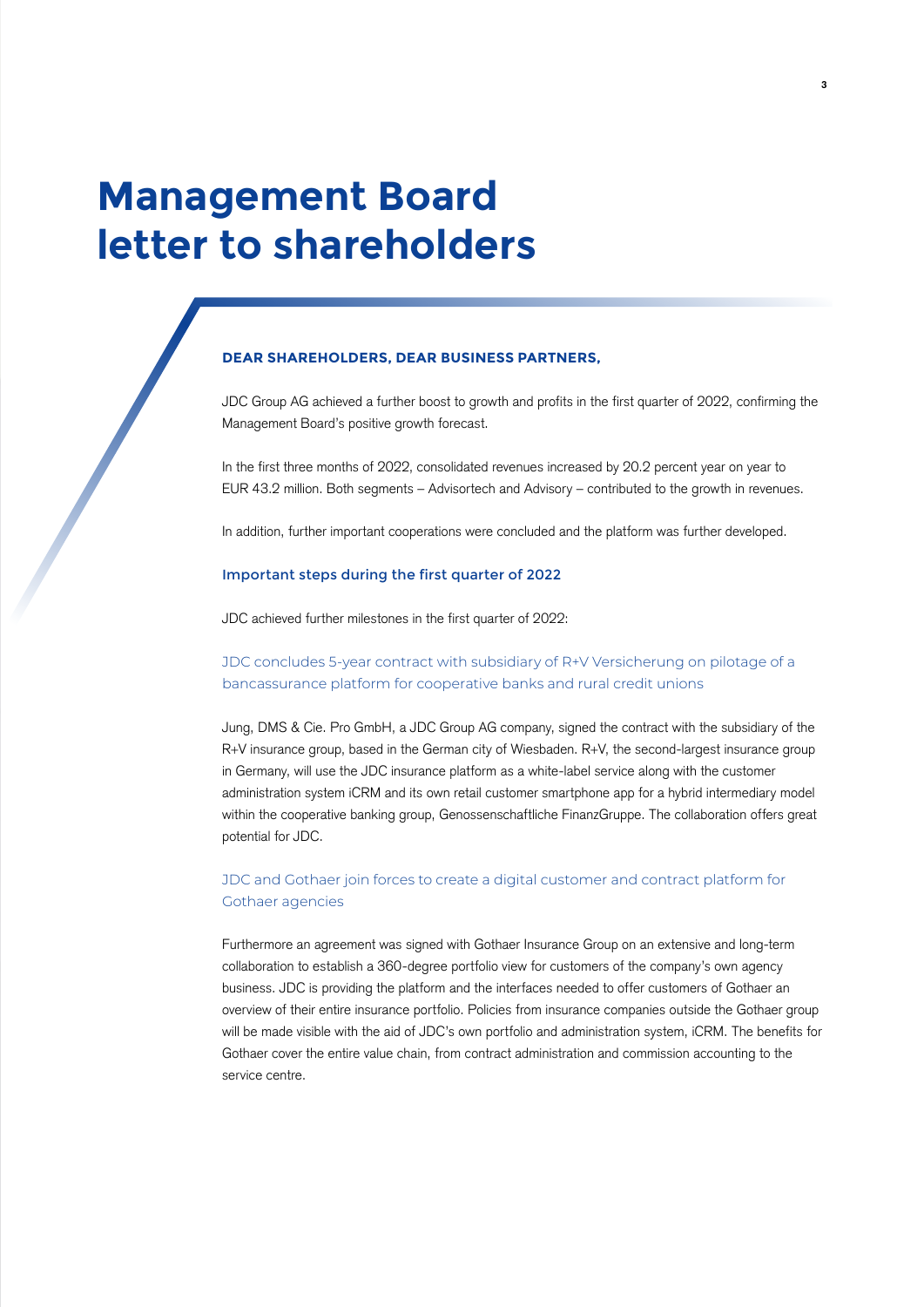#### Results for the first quarter of 2022

Consolidated revenues rose, by 20.2 percent, to EUR 43.2 million in the first quarter of 2022 (first quarter of 2021: EUR 36.0 million).

EBITDA (earnings before interest, tax, depreciation and amortisation) increased substantially by around 32 percent in the first quarter of the current year and stood at kEUR 3,732 (first quarter of 2021: kEUR 2,837).

EBIT (earnings before interest and tax) was up by as much as roughly 35 percent year on year and stood at kEUR 2,277 (first quarter of 2021: kEUR 1,689).

Equity was EUR 40.7 million as at 31 March 2022. Thus the equity ratio grew to a healthy 34.6 percent (31 December 2021: EUR 38.8 million or 31.9 percent).

#### **At a glance**

|                               | Changes compared |          |                  |  |
|-------------------------------|------------------|----------|------------------|--|
|                               | Q1/2022          | Q1/2021  | to previous year |  |
|                               | <b>kEUR</b>      | kEUR     | in $%$           |  |
| Revenues                      | 43,224           | 35,967   | 20.2             |  |
| thereof Advisortech           | 37,050           | 30,601   | 21.1             |  |
| thereof Advisory              | 9,095            | 8,253    | 10.2             |  |
| thereof Holding/Consolidation | $-2,921$         | $-2,887$ | $-1.2$           |  |
| <b>EBITDA</b>                 | 3,732            | 2,837    | 31.5             |  |
| <b>EBIT</b>                   | 2,277            | 1,689    | 34.8             |  |
| <b>EBT</b>                    | 1,907            | 1,320    | 44.5             |  |
| Net profit                    | 1,846            | 1,215    | 51.9             |  |
|                               |                  |          |                  |  |

The performance of the individual segments was as follows:

#### ADVISORTECH

The revenues generated by the Advisortech segment grew by 21.1 percent in the first three months of 2022, to EUR 37.1 million (first quarter of 2021: EUR 30.6 million).

In the first three months of 2022, EBITDA (earnings before interest, tax, depreciation and amortisation) was up again on the same period of the previous year, at EUR 3.7 million compared with EUR 3.0 million, a year-on-year increase by 23.8 percent.

EBIT (earnings before interest and tax) came in at EUR 2.6 million in the first three months of the year, an increase in comparison with the prior-year period (first quarter of 2021: EUR 2.1 million).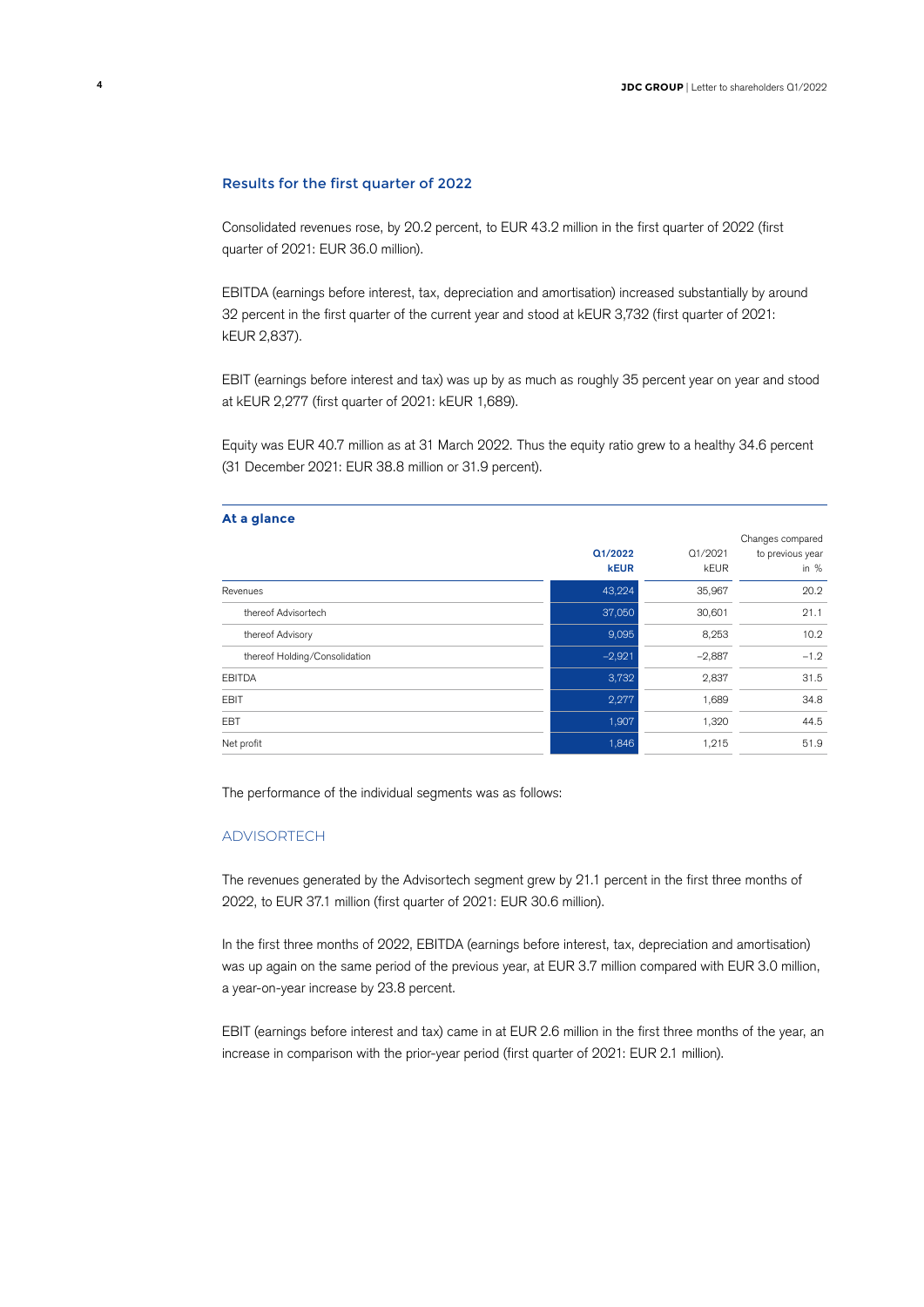#### ADVISORY

In the Advisory segment, first-quarter 2022 revenues grew significantly, by 10.2 percent year-on-year, to EUR 9.1 million (first quarter of 2021: EUR 8.3 million).

EBITDA (earnings before interest, tax, depreciation and amortisation) doubled to EUR 0.8 million in the first three months of 2022 (first quarter of 2021: EUR 0.4 million).

At EUR 0.5 million, first quarter 2022 EBIT (earnings before interest and tax) was more than twice the figure reported for the same period of the previous year (first quarter of 2021: EUR 0.2 million).

#### **Outlook**

For the rest of the year 2022 we confirm our positive assessment and the guidance published:

On the basis of collaborations already entered into, for 2022 the company expects higher revenues of between EUR 165 million and EUR 175 million and EBITDA of more than EUR 11 million.

#### Thanks to our employees and shareholders

Finally, we would like once again to thank in particular our staff and the distribution partners of JDC Group AG and of our subsidiaries, as it is on their commitment and motivation that our success is based.

Thanks are also due to our shareholders, who believe in our business model and provide reassuring support to the Management and Supervisory Boards.

We very much hope that we can enjoy your continued support.

Yours sincerely

Dr. Sebastian Grabmaier Ralph Konrad Stefan Bachmann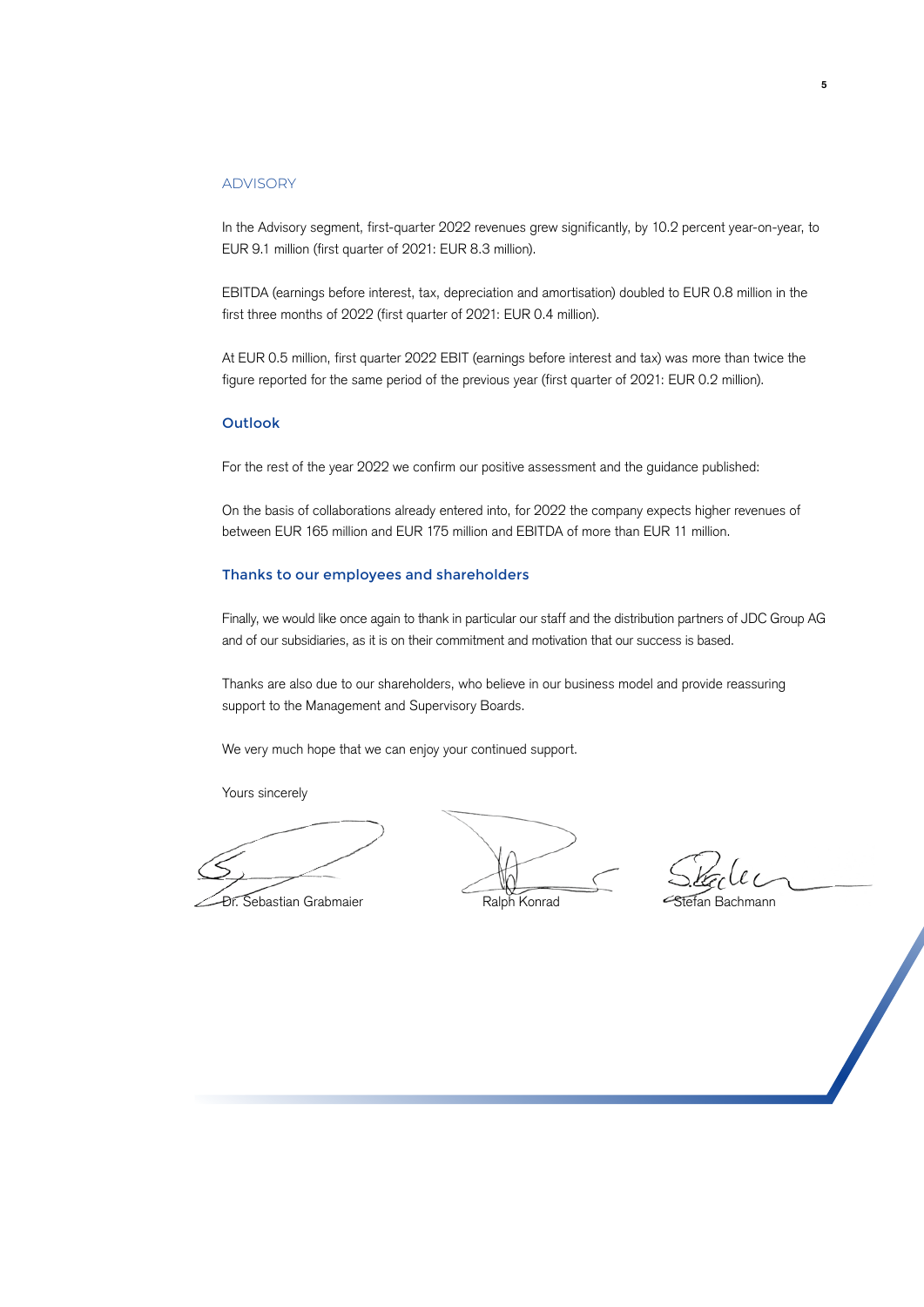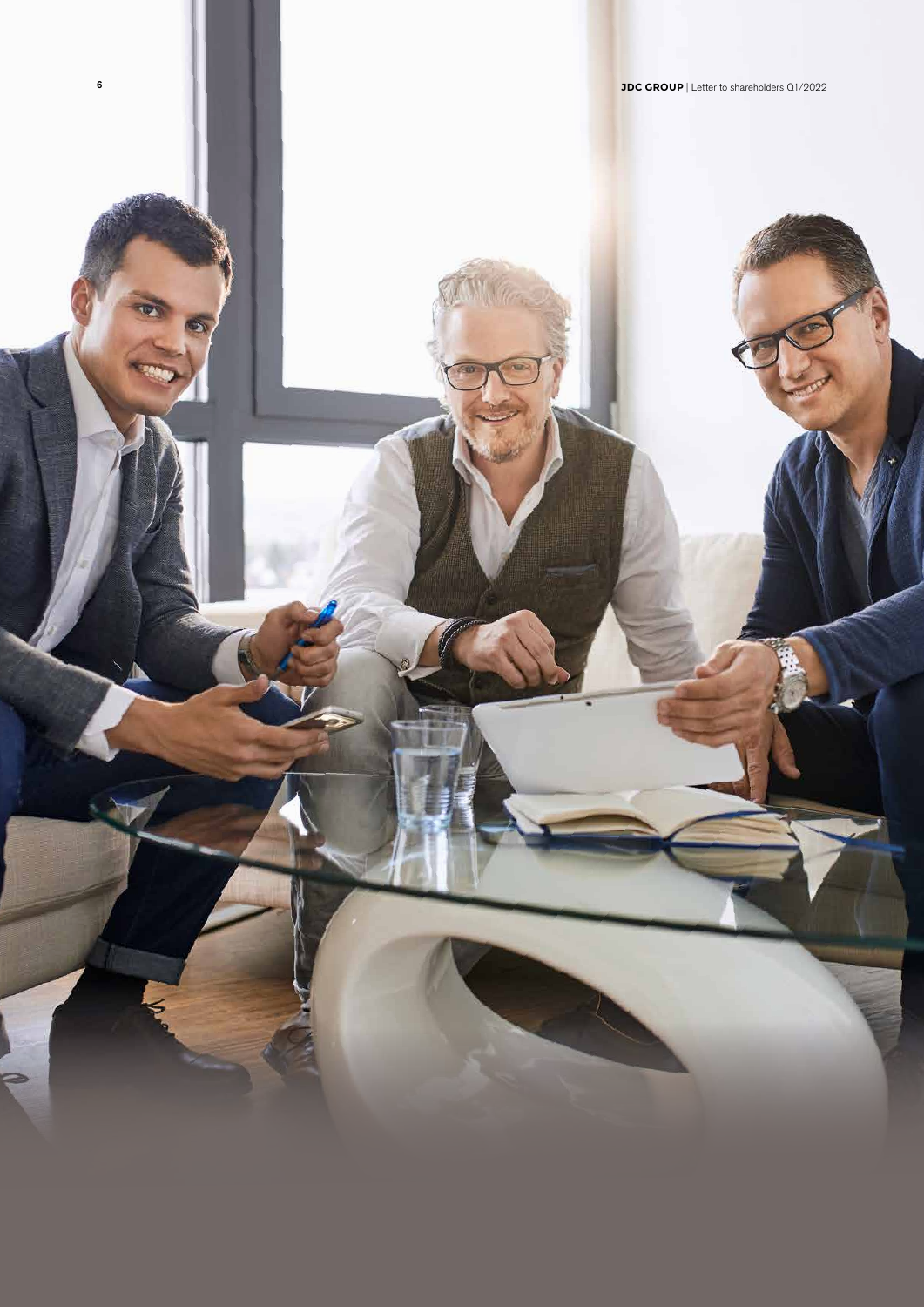# **Consolidated income statement**

|     |                                                       | $01/01/-$<br>31/03/2022<br><b>kEUR</b> | $01/01/-$<br>31/03/2021<br>kEUR |
|-----|-------------------------------------------------------|----------------------------------------|---------------------------------|
| 1.  | Revenues                                              | 43,224                                 | 35,967                          |
| 2.  | Capitalised services                                  | 310                                    | 284                             |
| 3.  | Other operating income                                | 566                                    | 16                              |
| 4.  | Commission expenses                                   | $-31,050$                              | $-26,386$                       |
| 5.  | Personnel expenses                                    | $-6.650$                               | $-4,803$                        |
| 6.  | Depreciation and amortisation of tangible and         |                                        |                                 |
|     | intangible assets                                     | $-1,455$                               | $-1,148$                        |
| 7.  | Other operating expenses                              | $-2,668$                               | $-2,241$                        |
| 8.  | Other interest and similar income                     | $\Omega$                               | $\Omega$                        |
| 9.  | Interest and similar expenses                         | $-370$                                 | $-369$                          |
|     | 10. Operating profit/loss                             | 1,907                                  | 1,320                           |
|     |                                                       |                                        |                                 |
| 11. | Income tax expenses                                   | $-51$                                  | $-105$                          |
| 12. | Other tax expenses                                    | $-10$                                  | $\circ$                         |
|     | 13. Net profit                                        | 1,846                                  | 1,215                           |
|     | of which attributable to minorities                   | 17                                     | $\Omega$                        |
|     | thereof attributable to parent company's shareholders | 1,829                                  | 1,215                           |
|     |                                                       |                                        |                                 |
|     | 14. Earnings per share                                | 0.13                                   | 0.10                            |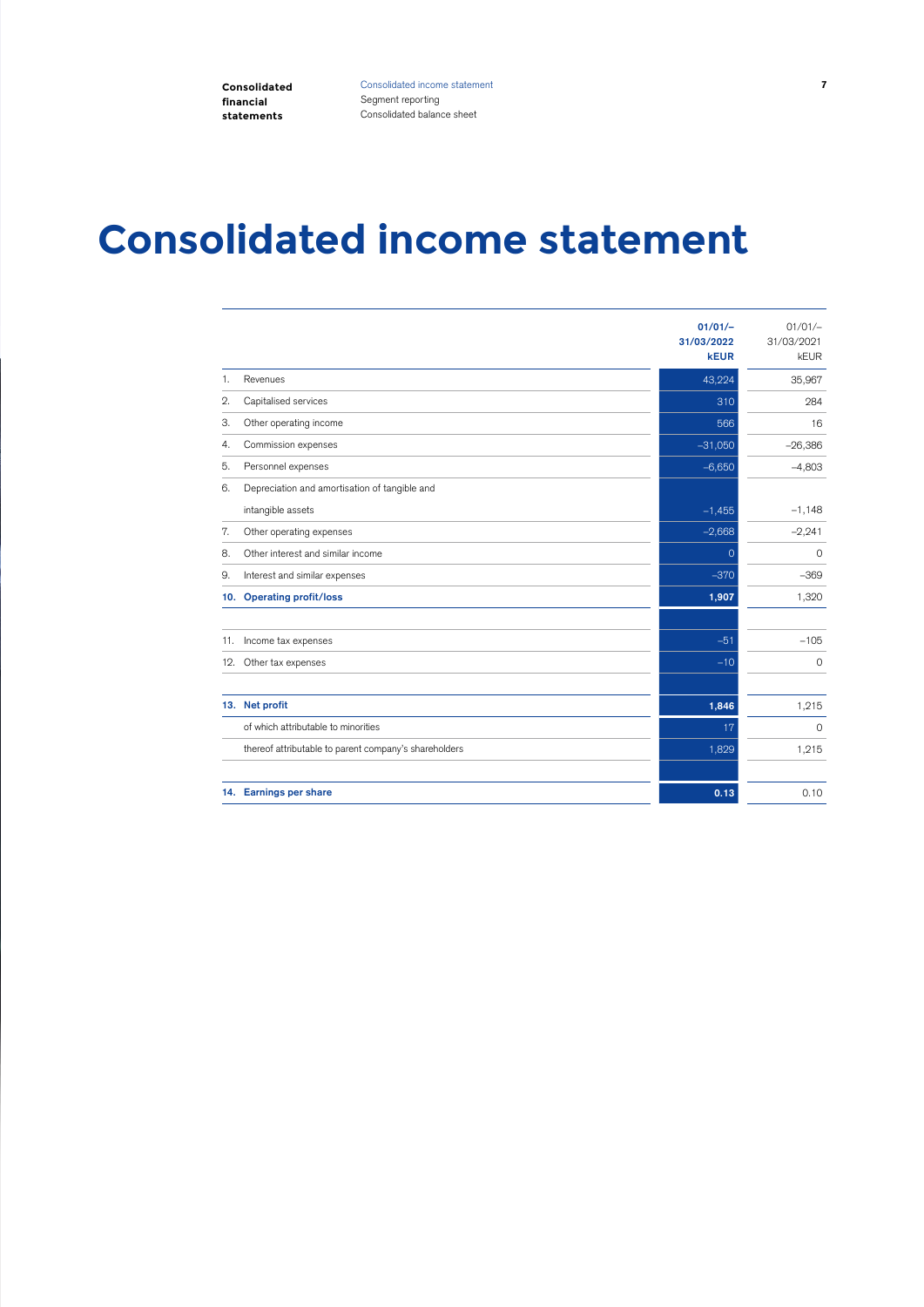# **Segment reporting**

|                                             | <b>Advisortech</b>     |                 | <b>Advisory</b>        |                 |  |
|---------------------------------------------|------------------------|-----------------|------------------------|-----------------|--|
|                                             |                        |                 |                        |                 |  |
|                                             | Q1/2022<br><b>kEUR</b> | Q1/2021<br>kEUR | Q1/2022<br><b>kEUR</b> | Q1/2021<br>kEUR |  |
| Segment income                              |                        |                 |                        |                 |  |
| Revenues                                    | 37,050                 | 30,601          | 9,095                  | 8,253           |  |
| of which with other segments                | 294                    | 400             | 2,627                  | 2,487           |  |
| Total segment income                        | 37,050                 | 30,601          | 9,095                  | 8,253           |  |
| Capitalised services                        | 310                    | 284             |                        | $\overline{0}$  |  |
| Other income                                | 574                    | 14              |                        | $\overline{2}$  |  |
| <b>Segment expenses</b>                     |                        |                 |                        |                 |  |
| Commissions                                 | $-27,723$              | $-23,003$       | $-6,141$               | $-6,078$        |  |
| Personnel expenses                          | $-4,534$               | $-3,244$        | $-1,261$               | $-920$          |  |
| Depreciation and amortisation               | $-1,081$               | $-876$          | $-299$                 | $-200$          |  |
| Other                                       | $-1,987$               | $-1,671$        | $-892$                 | $-890$          |  |
| <b>Total segment expenses</b>               | $-35,325$              | $-28,794$       | $-8,593$               | $-8,088$        |  |
| <b>EBIT</b>                                 | 2,609                  | 2,105           | 496                    | 167             |  |
| <b>EBITDA</b>                               | 3,690                  | 2,981           | 795                    | 367             |  |
| Income from investments                     |                        | $\circ$         |                        | $\overline{0}$  |  |
| Other interest and similar income           | 126                    | 122             |                        | $\circ$         |  |
| Yield on other securities                   |                        | $\circ$         |                        | $\circ$         |  |
| Depreciation of financial assets            |                        | $\circ$         |                        | $\circ$         |  |
| Other interest and similar expenses         | $-439$                 | $-423$          | $-152$                 | $-142$          |  |
| <b>Financial result</b>                     | $-313$                 | $-301$          | $-151$                 | $-142$          |  |
| Segment earnings before tax (EBT)           | 2,296                  | 1,804           | 345                    | 25              |  |
| Tax expenses                                | 117                    | 53              | $-178$                 | $-186$          |  |
| <b>Segment's net profit (EAT)</b>           | 2,413                  | 1,857           | 167                    | $-161$          |  |
| Minority interests                          | 15                     | $\circ$         |                        | $\circ$         |  |
| Segment net profit after minority interests | 2,396                  | 1,857           | 167                    | $-161$          |  |
|                                             |                        |                 |                        |                 |  |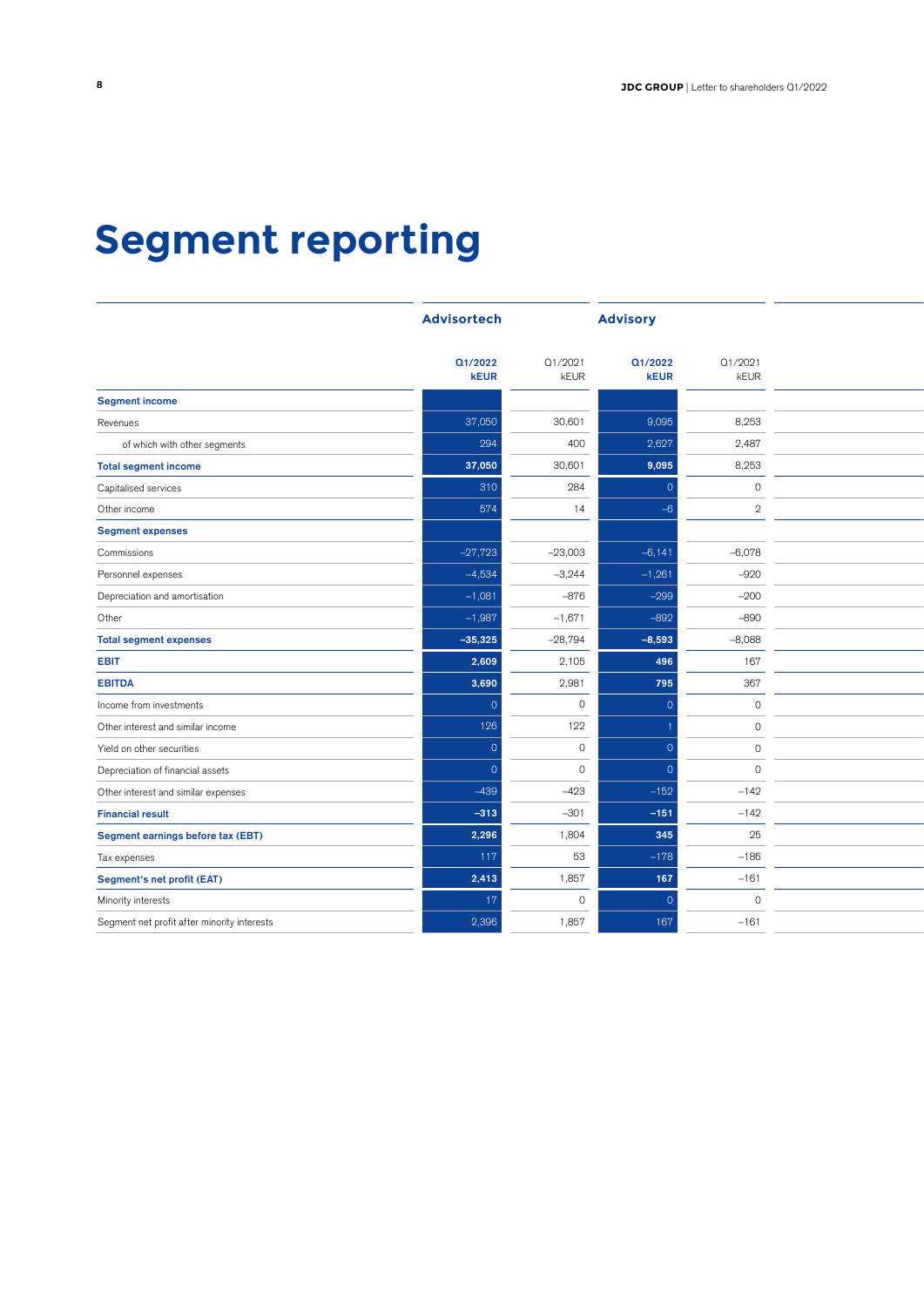**financial statements**

**Consolidated Consolidated income statement 9 9** Segment reporting Consolidated balance sheet

| <b>Holding</b>  |                 | <b>Total reportable</b><br>segments |                     | <b>Transfer</b>        |                 | <b>Total</b>    |                     |
|-----------------|-----------------|-------------------------------------|---------------------|------------------------|-----------------|-----------------|---------------------|
| Q1/2022<br>kEUR | Q1/2021<br>kEUR | Q1/2022<br>kEUR                     | Q1/2021<br>kEUR     | Q1/2022<br><b>kEUR</b> | Q1/2021<br>kEUR | Q1/2022<br>kEUR | Q1/2021<br>kEUR     |
|                 |                 |                                     |                     |                        |                 |                 |                     |
| 590             | 546             | 46,735                              | 39,400              | $-3,511$               | $-3,433$        | 43,224          | 35,967              |
| 590             | 546             | 3,511                               | 3,433               | $-3,511$               | $-3,433$        | $\Omega$        | $\mathsf{O}\xspace$ |
| 590             | 546             | 46,735                              | 39,400              | $-3,511$               | $-3,433$        | 43,224          | 35,967              |
|                 | $\circ$         | 310                                 | 284                 | $\cap$                 | $\circ$         | 310             | 284                 |
|                 | $\circ$         | 571                                 | 16                  | -5                     | $\circ$         | 566             | $16\,$              |
|                 |                 |                                     |                     |                        |                 |                 |                     |
|                 | $\circ$         | $-33,864$                           | $-29,081$           | 2,814                  | 2,695           | $-31,050$       | $-26,386$           |
| $-855$          | $-639$          | $-6,650$                            | $-4,803$            | $\Omega$               | $\circ$         | $-6,650$        | $-4,803$            |
| $-75$           | $-72$           | $-1,455$                            | $-1,148$            | $\Omega$               | $\circ$         | $-1,455$        | $-1,148$            |
| $-491$          | $-418$          | $-3,370$                            | $-2,979$            | 702                    | 738             | $-2,668$        | $-2,241$            |
| $-1,421$        | $-1,129$        | $-45,339$                           | $-38,011$           | 3,516                  | 3,433           | $-41,823$       | $-34,578$           |
| $-828$          | $-583$          | 2,277                               | 1,689               | $\overline{0}$         | $\circ$         | 2,277           | 1,689               |
| $-753$          | $-511$          | 3,732                               | 2,837               | $\mathbf{0}$           | $\circ$         | 3,732           | 2,837               |
|                 | $\circ$         | $\cap$                              | $\circ$             | $\Omega$               | $\circ$         | $\Gamma$        | $\mathsf O$         |
| 246             | 226             | 373                                 | 348                 | $-373$                 | $-348$          | $\bigcap$       | $\mathsf{O}\xspace$ |
|                 | $\circ$         | $\Omega$                            | $\circ$             | $\Omega$               | $\circ$         | $\bigcap$       | $\circ$             |
|                 | $\circ$         | $\Omega$                            | $\mathsf{O}\xspace$ | $\Omega$               | $\circ$         | $\Omega$        | $\circ$             |
| $-152$          | $-152$          | $-743$                              | $-717$              | 373                    | 348             | $-370$          | $-369$              |
| 94              | 74              | $-370$                              | $-369$              | $\Omega$               | $\circ$         | $-370$          | $-369$              |
| $-734$          | $-509$          | 1,907                               | 1,320               | $\mathbf{0}$           | $\circ$         | 1,907           | 1,320               |
|                 | 28              | $-61$                               | $-105$              | $\Omega$               | $\circ$         | $-61$           | $-105$              |
| $-734$          | $-481$          | 1,846                               | 1,215               | $\mathbf{0}$           | $\circ$         | 1,846           | 1,215               |
|                 | $\circ$         | 17                                  | $\circ$             | $\cap$                 | $\circ$         | 17              | $\mathsf{O}\xspace$ |
| $-734$          | $-481$          | 1,829                               | 1,215               |                        | $\circ$         | 1,829           | 1,215               |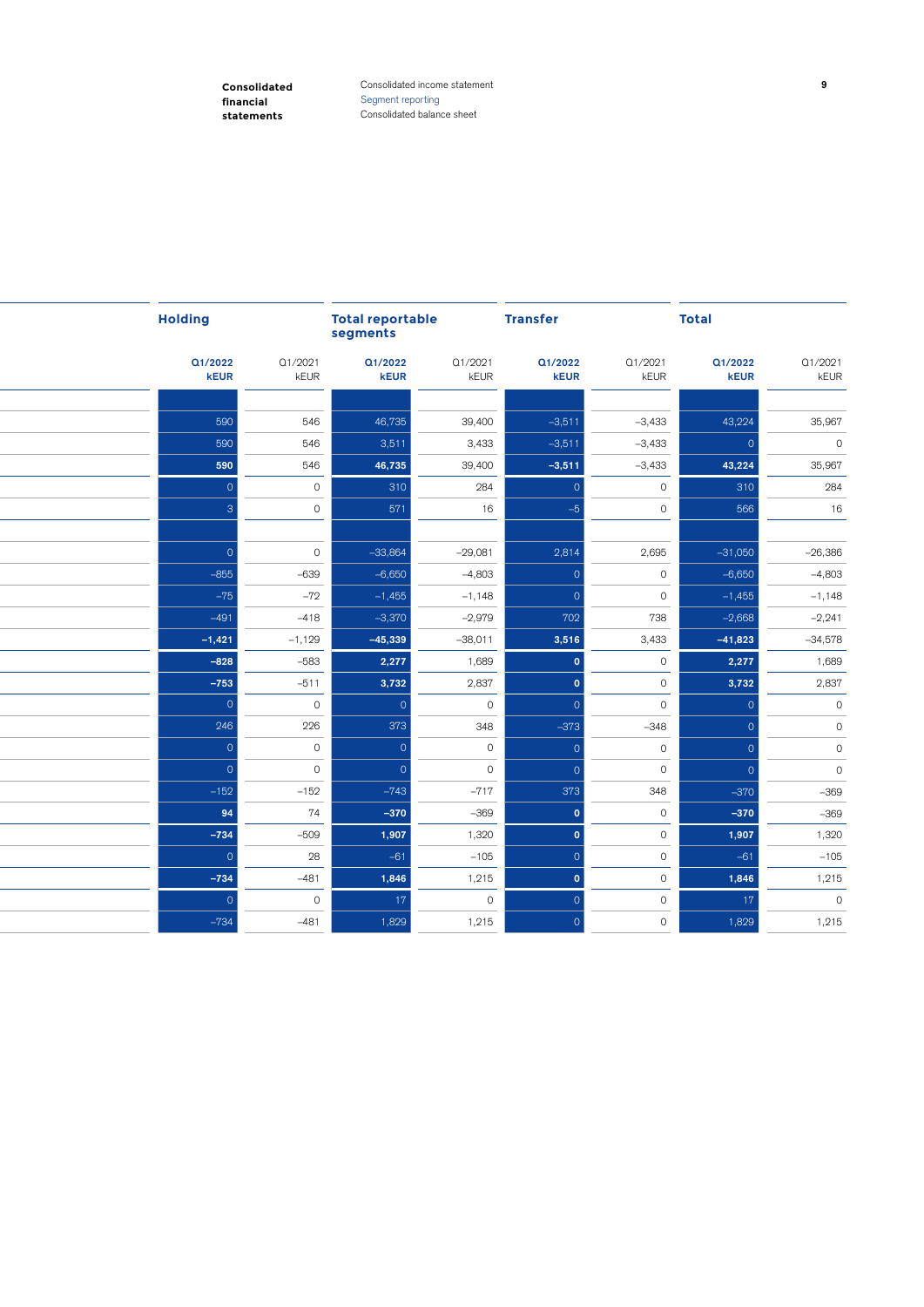# **Consolidated Balance Sheet**

| <b>Assets</b>                   |                           |                    |
|---------------------------------|---------------------------|--------------------|
|                                 | 31/03/2022<br><b>kEUR</b> | 31/12/2021<br>kEUR |
| <b>Non-current assets</b>       |                           |                    |
| Intangible assets               | 65,747                    | 66,423             |
| Fixed assets                    | 5,194                     | 5,584              |
| Financial assets                | 511                       | 417                |
|                                 | 71,452                    | 72,424             |
| Deferred taxes                  | 2,875                     | 3,089              |
| Long-term non-current assets    |                           |                    |
| Accounts receivable             | 1,128                     | 1,122              |
| Other assets                    | 406                       | 1,390              |
|                                 | 1,534                     | 2,512              |
|                                 |                           |                    |
| <b>Total non-current assets</b> | 75,861                    | 78,025             |
| <b>Current assets</b>           |                           |                    |
| Accounts receivable             | 16,749                    | 19,205             |
| Other assets                    | 1,669                     | 2,226              |
| Cash and cash equivalents       | 22,197                    | 21,906             |
| Deferred charges                | 1,136                     | 391                |
| <b>Total current assets</b>     | 41,751                    | 43,728             |
|                                 |                           |                    |
| <b>Total assets</b>             | 117,612                   | 121,753            |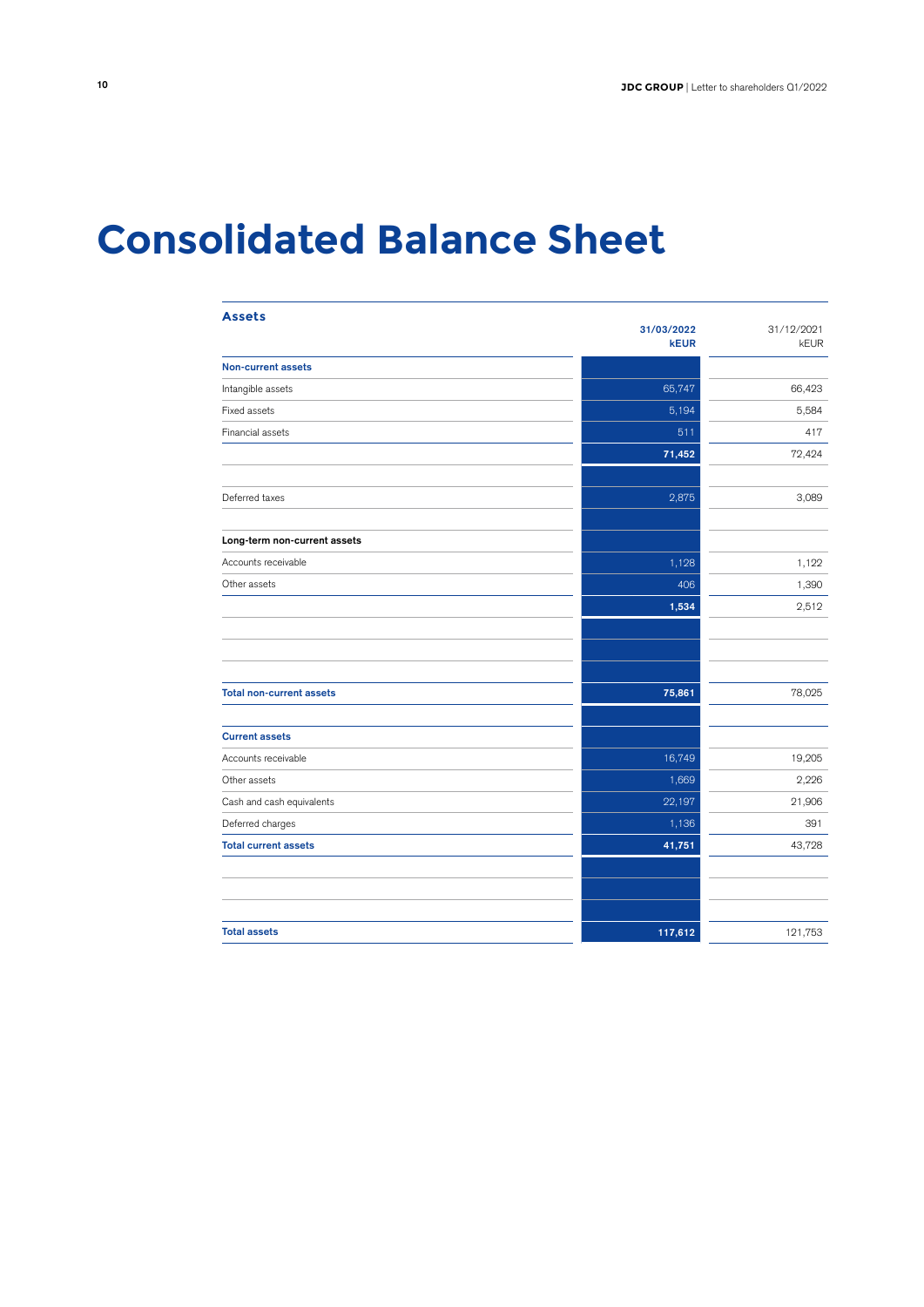**Consolidated financial statements**

Consolidated income statement Segment reporting Consolidated balance sheet

**11**

| <b>Liabilities</b>                   |                |                     |  |
|--------------------------------------|----------------|---------------------|--|
|                                      | 31/03/2022     | 31/12/2021          |  |
|                                      | <b>kEUR</b>    | <b>kEUR</b>         |  |
| <b>Equity</b>                        |                |                     |  |
| Subscribed capital                   | 13,668         | 13,668              |  |
| Own shares                           | $-505$         | $-505$              |  |
| Capital reserves                     | 29,213         | 29,153              |  |
| Other retained earnings              | 425            | 425                 |  |
| Other equity components              | $-2,084$       | $-3,924$            |  |
| <b>Total equity</b>                  | 40,717         | 38,817              |  |
| <b>Non-current liabilities</b>       |                |                     |  |
| Deferred taxes                       | 5,933          | 6,168               |  |
| Bond                                 | 19,532         | 19,491              |  |
| Liabilities due to banks             | $\mathbf 0$    | $\mathsf{O}\xspace$ |  |
| Accounts payable                     | 12,070         | 11,513              |  |
| Other liabilities                    | 7,075          | 7,357               |  |
| Accruals                             | 1,333          | 1,494               |  |
| <b>Total non-current liabilities</b> | 45,943         | 46,023              |  |
| <b>Current liabilities</b>           |                |                     |  |
| <b>Bonds</b>                         | $\overline{0}$ | $\circ$             |  |
| Accrued taxes                        | 508            | 545                 |  |
| Liabilities due to banks             | 48             | 1,015               |  |
| Accounts payable                     | 16,389         | 23,796              |  |
| Other liabilites                     | 12,793         | 10,842              |  |
| Deferred income                      | 1,214          | 715                 |  |
| <b>Total current liabilities</b>     | 30,952         | 36,913              |  |
| <b>Total equity and liabilities</b>  | 117,612        | 121,753             |  |